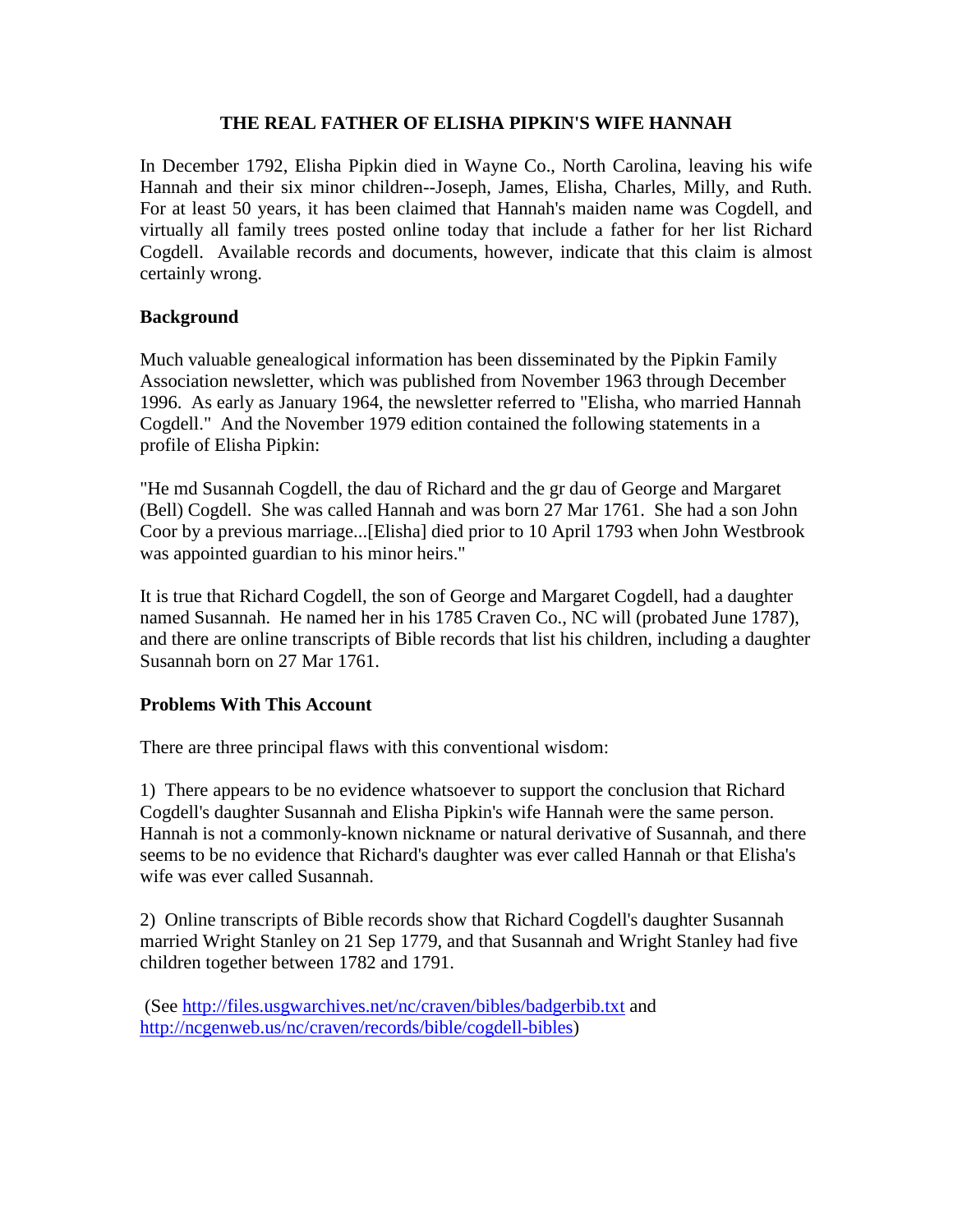If these Bible records are correct, then Susannah could not possibly have been Elisha Pipkin's wife Hannah, as Elisha and Hannah had six minor children at the time of his death in December 1792.

3) There are documents and other records available that indicate a different father for Hannah, as described below.

### **Records and Documents Leading to the Identification of Hannah Pipkin's Father**

In Wayne County Estate Records at the North Carolina State Archives in Raleigh, there is a folder for Elisha Pipkin (1793) containing numerous documents, including:

1) An undated petition for dower rights in which Hannah Pipkin states that Elisha Pipkin died intestate "sometime in the month of December in the year 1792," leaving six (unnamed) children, and that she was his lawful wife at the time of his death;

2) An estate administration bond dated 13 Jan 1793, that identifies Hannah Pipkin as the administratrix of the estate of Elisha Pipkin, deceased. John Westbrook and Willis Pipkin (Elisha's brother) signed the bond, as did Hannah (with her mark);

3) Three guardian bonds, each dated 10 Apr 1793, that identify John Westbrook as the guardian of Joseph and Elisha Pipkin, Charles and James Pipkin, and Milly and Ruth Pipkin, respectively;

4) Several records and receipts indicating that at least by 1 Feb 1801, Henry Coor (occasionally written Henry T. Coor) had been appointed guardian of the orphans of Elisha Pipkin, deceased, and specifically guardian of Elisha, Ruth, and Charles Pipkin.

Who were John Westbrook and Henry Coor, and why were they appointed as guardians of Elisha Pipkin's orphans? Pursuing answers to these questions is key, beginning with interpreting the following additional document in Elisha's Estate Records folder.

5) An order to the Wayne Co. sheriff, dated 22 Jan 1797, directing him to collect a sum from "Henry Coor & wife admrs of Elisha Pipkin decd" to satisfy damages awarded to another party by the county court.

Knowing that Hannah had previously been appointed administratrix of Elisha's estate, this last document suggests that at some point before January 1797, Henry Coor and Hannah Pipkin had married, thereby providing a plausible explanation of why Henry Coor would be granted guardianship of Hannah's minor children. He had become their stepfather. The marriage of Elisha Pipkin's widow Hannah to Henry Coor has not been widely recognized, if at all. The Pipkin Family Association 1979 newsletter cited above stated that Hannah had a son named John Coor, but claimed he was from a prior marriage. A better explanation is that John was the son of Henry and Hannah Coor. Recognizing that Hannah Pipkin had become Hannah Coor is crucial to identifying her father.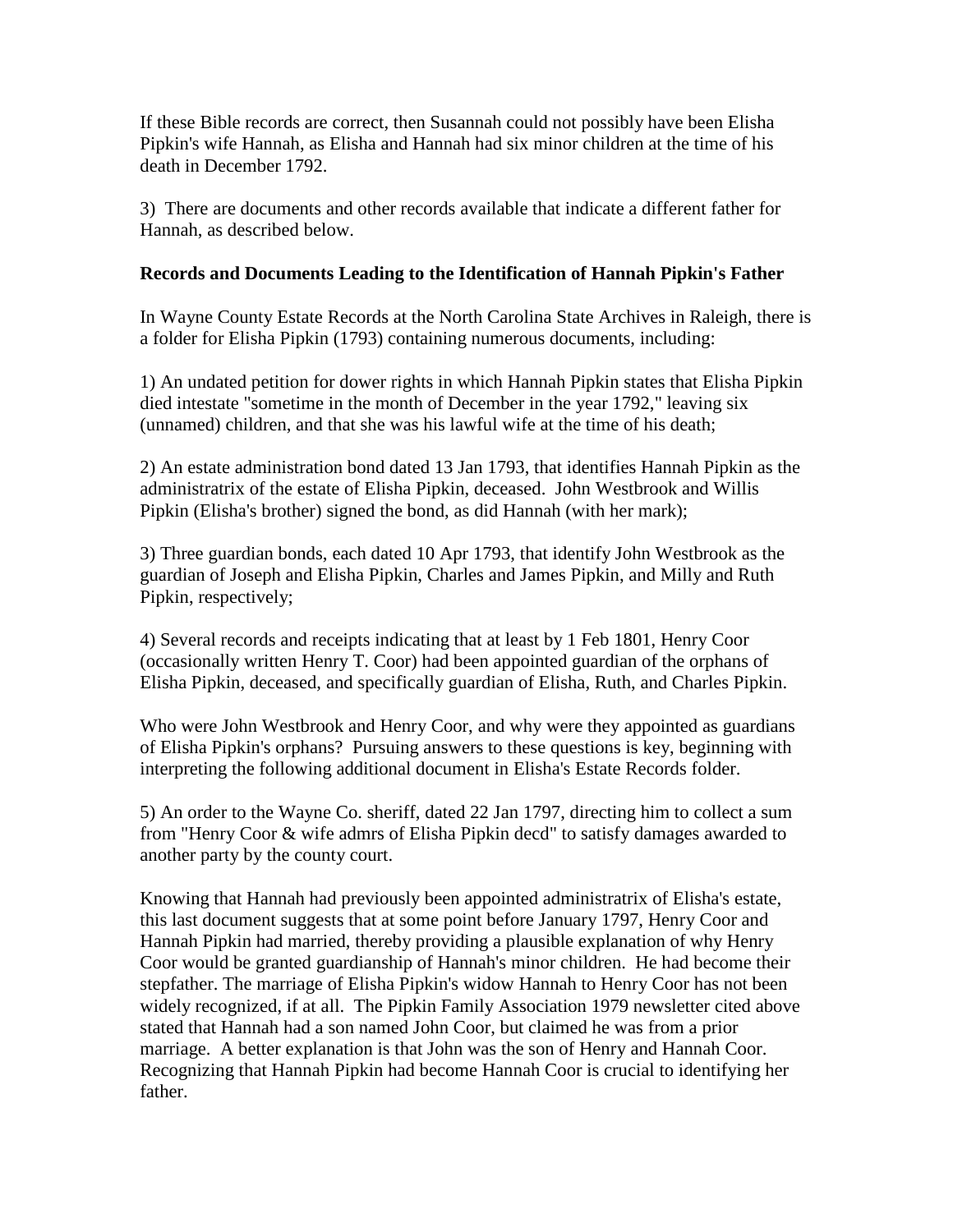Before proceeding on the trail to that father, it is worth noting a court case involving the above parties. A lawsuit between "Joseph Pipkin and others vs. Roe and Henry Coor" was heard in the Wayne Co. Superior Court in its April 1811 term, then referred to the North Carolina Supreme Court, which ruled on the case in January 1813. (The referral to the NC Supreme Court was not an appeal by the losing party, but rather a request by Wayne Co. officials for an interpretation by the higher court of a statute relevant to the case.) There are only a few case documents in this Supreme Court file at the State Archives in Raleigh, and they unfortunately only contain date ranges rather than specific dates, but the documents do contain the following helpful information:

-"Elisha Pipkin died sometime subsequent to the 31st December 1784 and previously (sic) to the 1st January 1795 intestate seised (sic) of a tract of land containing the premises in dispute and leaving sons Joseph, Elisha, Charles and James Pipkin"

-"the said James Pipkin died after the year 1795 but previously (sic) to the year 1808 intestate and without issue leaving the aforesaid Joseph, Elisha & Charles his brothers of the whole blood and Milly and Ruth Pipkin who are his sisters of the whole blood and leaving a half brother on the side of his [unnamed] mother John Coor"

-"the widow of Elisha Pipkin had dower duly assigned her including the premises in dispute, and died after the said James Pipkin and prior to the commencement of this suit"

So Hannah had died prior to April 1811. The issue in dispute was whether James Pipkin's half brother John Coor was entitled to any portion of the land James had inherited from his father Elisha, and the NC Supreme Court ruled that he was not. For genealogical purposes, these records are valuable in that they establish that Elisha's six children all had the same mother, who was also the mother of John Coor. In addition, the fact that Henry Coor was the defendant in the suit suggests that John Coor was not an adult at the time, and is consistent with Henry Coor being his father.

Before leaving Henry Coor, it is also worth noting Wayne Co. census records. In 1800, Henry Coor's household had 4 boys and 3 girls under 10, 1 boy and 1 girl 10-15, 1 male 16-25, and 1 man and 1 woman 26-44. These numbers are consistent with Hannah and at least some of her children living there, perhaps with some of Henry's children from a prior marriage. In the 1810 census, Henry Coor's household had 1 adult man, no adult woman, and 2 boys and 1 girl 10-15. This is consistent with Hannah having died prior to that census. Thus, there is abundant evidence supporting the conclusion that Hannah Pipkin married Henry Coor after Elisha Pipkin's death.

But what about the earlier guardian, John Westbrook? Was he a relative or friend of the family? The following Wayne Co., NC deed records provide the answer, and quickly lead to the identity of Hannah's father.

-22 Oct 1794--"I James Manly...for and in consideration of the natural love and affection I have and bear unto my beloved daughter Mary Westbrook...give (her)...one negro boy named London one negro girl named Anneca one negro man named Essex and at my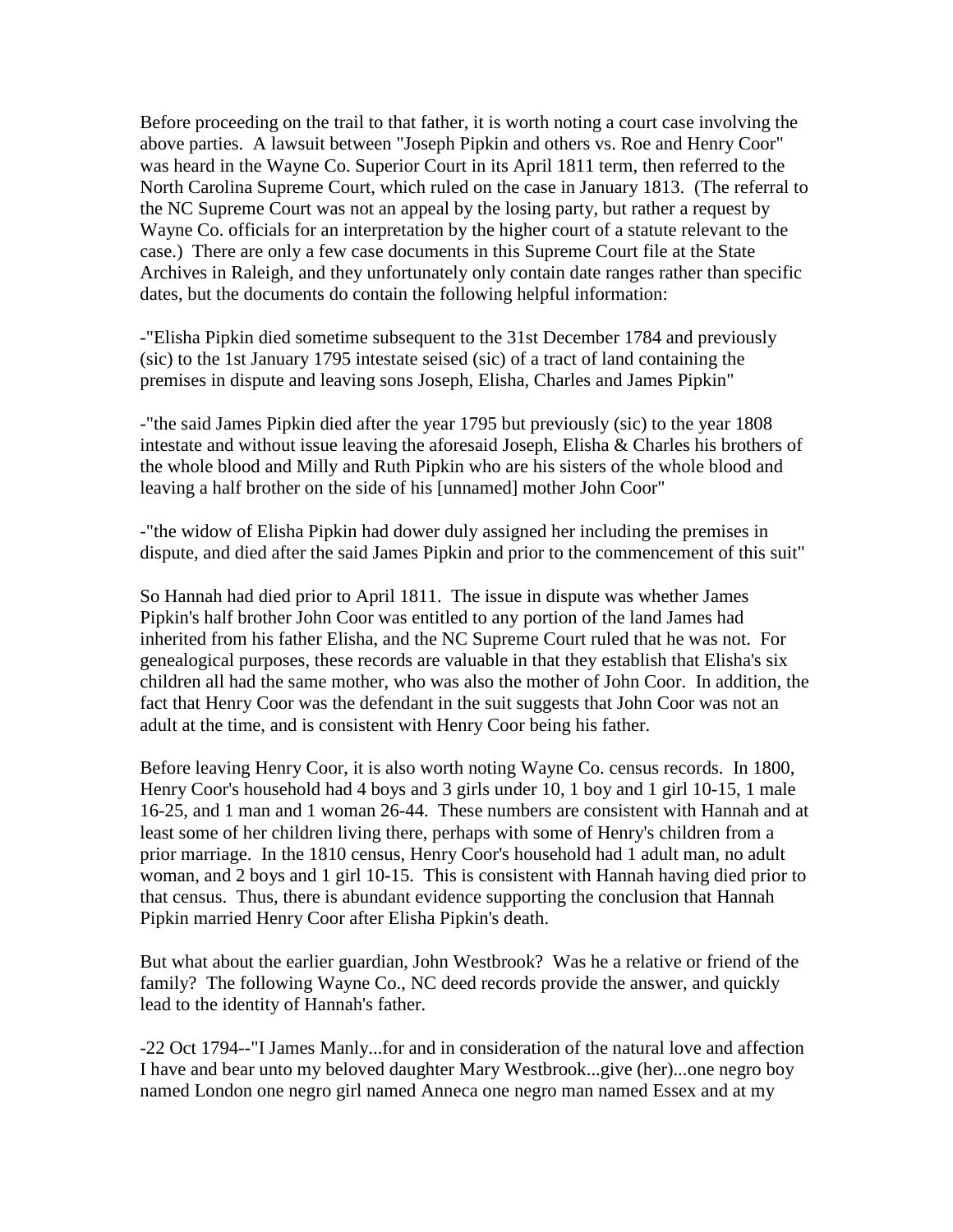death a proportionable (sic) part of my persona[l] estate with the children I shall have at my death" (DB 5E, p.143)

-26 Nov (no year stated, but immediately subsequent to the above deed on the same page)--"I James Manly...for and in consideration of the natural love and affection I have and bear unto my son in law John Westbrook give (him)...a certain negro girl named Flora at or near 8 years old"

-8 Jan 1796--"I James Mandly...for and in consideration of the natural love and affection I have and bear to my beloved daughter Hanner Coor ...give (her)...one negro woman named Hagar..."(The deed also included gifts of cattle, sheep, horses, hogs, and many items from his personal estate, and was signed by both James and Mary Mandly, each with their mark.) (DB 5E, p. 320)

-17 Apr 1800--"I James Manley...for and in consideration of the natural love and affection I have and bear to my beloved daughter Hannah Coor ...lend [her]...one negro girl named Annokey...(and after her death) to my granddaughter Polly Coor" (DB 7, p. 86)

There it is. If one accepts the premise that Hannah Pipkin became Hannah Coor after Elisha Pipkin's death, then these deed records clearly show that she was the daughter of James Manley (variously spelled Manly, Mandley, and Mandly). They also provide an explanation why John Westbrook was appointed guardian of her children after her husband Elisha died. John Westbrook was her brother-in-law, the husband of her sister Mary (Manley) Westbrook.

Similar deed records also explicitly state that James Manley had sons named Aaron Manley and Furnifold Manley. And at least by 1792, he had a wife named Mary, though the wording of the deeds gives the impression that she may not have been the mother of these children. There were other Manleys in the Wayne Co. around the same time, including Henry, James Jr. and Elcany, but their relationship to James (Sr.) and his four known children is unclear. (Note-granddaughter Polly Coor mentioned in the deed record above was presumably a daughter of Hannah and Henry Coor who died before the death of James Pipkin, as she was not mentioned in the Supreme Court case.)

### **Pipkin and Manley Connections**

There are several documented links between these families, including the following land survey records at the North Carolina State Archives (on microfilm):

-a survey done 6 May 1778 in Dobbs Co. for James Manley for 100 acres; the chain bearers were Elisha Pipkin and Henry Manley (Wayne Co. was created from Dobbs Co. in 1779) ;

-a survey done 3 May 1779 in Dobbs Co. for James Manley for 100 acres; the chain bearers were Elisha Pipkin and Joseph Pipkin (Elisha's father);